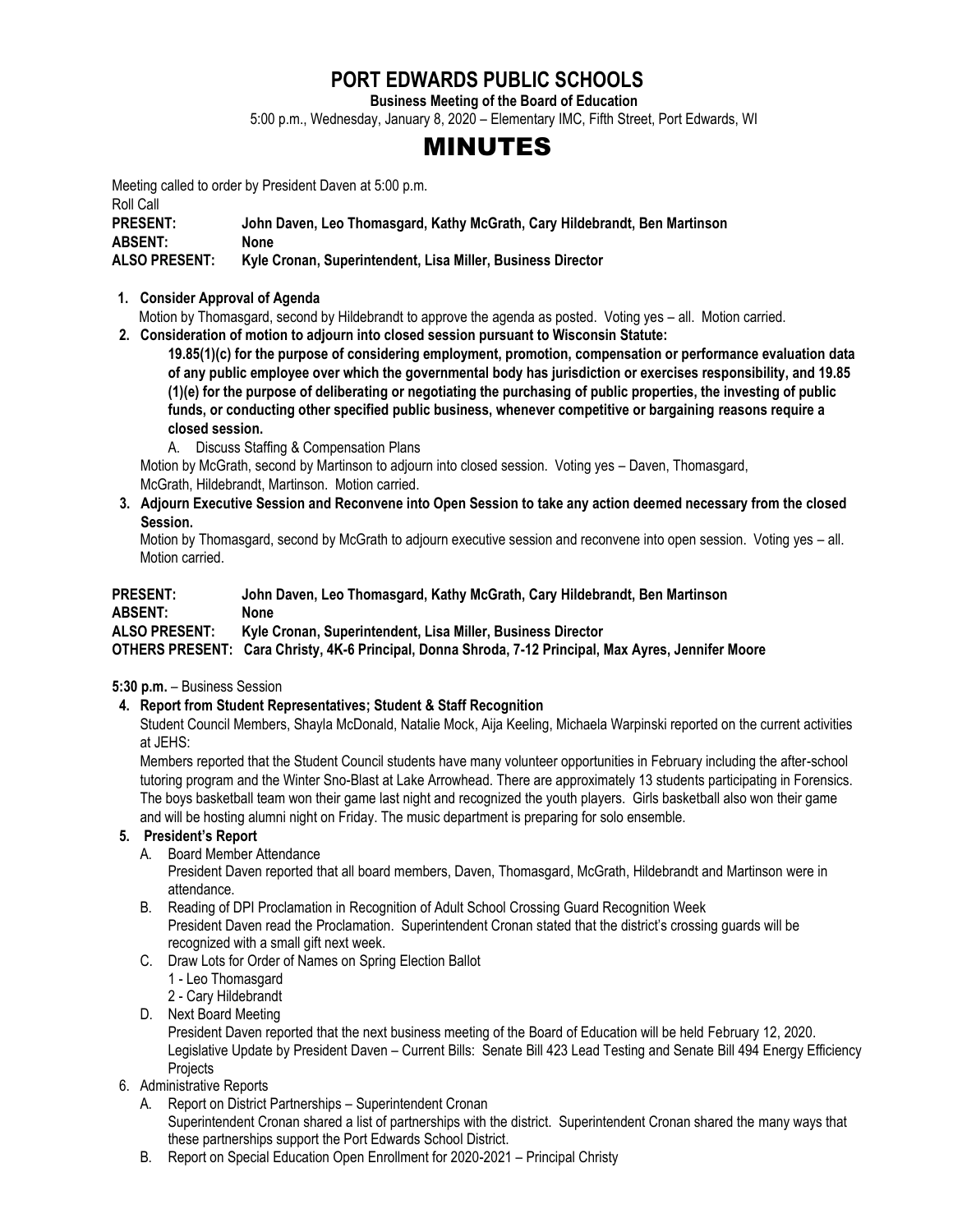Principal Christy reported that each year the district is required to set enrollment caps. Ms. Christy shared data comparing numbers from the previous two years, this year, projected enrollments numbers for next year and discussed the new caps for 2020-2021. Ms. Christy explained how the caps work for the open enrollment process.

- C. Report on Class Registration Process for 2020-2021 Principal Shroda Principal Shroda reported that the class registration process for 2020-2021 is underway. Students, grades 8 – 11, met in the large gym to hear presentations from teachers to assist students on selecting classes for next year.
- 7. Questions and Comments from People in Attendance None

#### **CONSENT AGENDA:**

- 8. Consider Approval of Minutes of Past Meeting December 5, 2019, December 11, 2019 Motion by McGrath, second by Thomasgard to approve the minutes as presented. Voting yes – all. Motion carried.
- 9. Consider Approval of Financial Reports
	- A. Check Summaries.................................December 1-31, 2019 #29980-30067 & 201900497 - 201900636- \$480,076.02
	- B. District Revenues Report ......................December 1-31, 2019
	- C. District Expenditures Report .................December 1-31, 2019
	- D. December Cash Balance Report
	- E. December Fund 60 Activity Accounts Report
	- F. December Substitutes Report
	- G. December Budget Revisions
	- H. Consider Approval of Gifts

Business Director Miller reported the following gifts/donations:

Anonymous Donor - \$1,000 to the Families Helping Families account

Joe Clark – Outdoor Grill

Raymond Weber - \$1,000 to the Library fund

Alexander Charitable Foundation - \$11,000 for the update to the sound system in the Dorothy Alexander Auditorium Motion by Hildebrandt, second by Martinson to approve the financial reports as presented. Voting yes – all. Motion carried.

#### **FINISHED BUSINESS**

10. Second Reading of Policies as Previously Presented

| POLICY UPDATE |                                                                           |
|---------------|---------------------------------------------------------------------------|
| 0142.4        | Oath                                                                      |
| 0165.1        | Notice of Regular Meeting                                                 |
| 0168.1        | <b>Meeting Minutes</b>                                                    |
| 2260          | Nondiscrimination and Access to Equal Educational Opportunity             |
| 2260.01       | Section 504/ADA Prohibition Against Discrimination Based on<br>Disability |
| 2260.02       | English Language Proficiency                                              |
| 2340          | Field and Other District-Sponsored Trips                                  |
| 2411          | School Counseling and Academic and Career Planning                        |
| 2451          | Program or Curricular Modifications                                       |
| 3111          | Creating a Position                                                       |
| 4111          | Creating a Position                                                       |
| 4132          | Delete Policy on Vacancies                                                |
| 5111          | Eligibility of Resident/Nonresident Students                              |
| 5113          | Open Enrollment Program (Inter-District)                                  |
| 5340          | Student Accidents/Illness/Concussion                                      |
| 5460          | <b>Graduation Requirements</b>                                            |
| 5710          | <b>Student Complaints</b>                                                 |
| 5830          | <b>Student Fundraising</b>                                                |
| 6470          | Payment of Invoices                                                       |
| 6610          | <b>Student Activity Fund</b>                                              |
| 6830          | Audit                                                                     |
| 7300          | Disposition of Real Property                                              |
| 7310          | Disposition of Personal Property                                          |
| 7434          | Use of Tobacco on School Premises                                         |
| 7455          | Accounting System for Fixed Assets                                        |